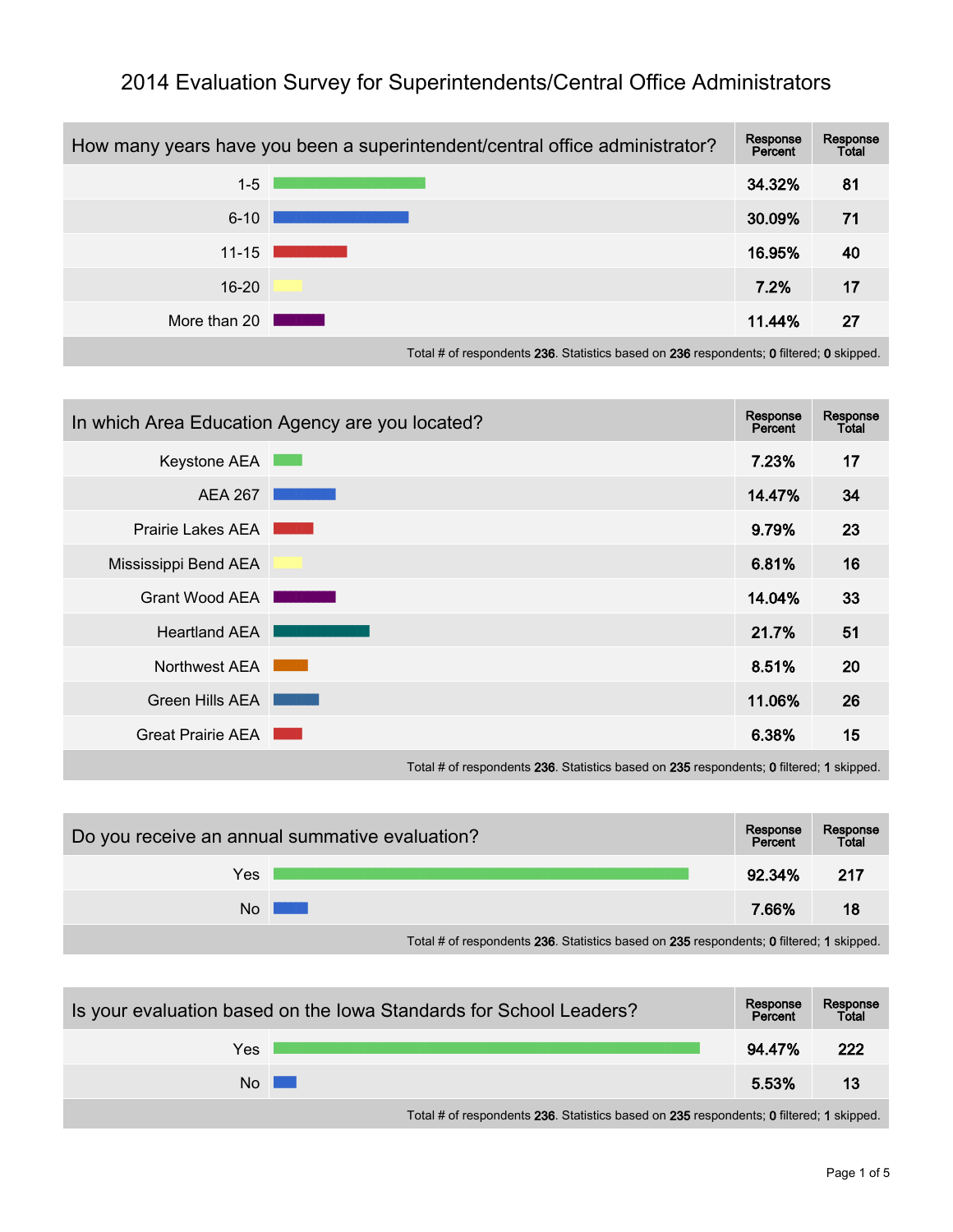| How does your school board/superintendent hold you accountable for student<br>learning? Select the response that best describes your accountability<br>relationship:        |  |        | <b>Response</b><br>Total |
|-----------------------------------------------------------------------------------------------------------------------------------------------------------------------------|--|--------|--------------------------|
| Clear and focused goals,<br>measurable targets,<br>ongoing reporting of<br>progress, and collaborative<br>problem-solving to<br>accelerate progress<br>throughout the year. |  | 14.66% | 34                       |
| Clear goals and<br>measurable targets for the<br>year with ongoing reporting<br>of progress toward the<br>target.                                                           |  | 18.53% | 43                       |
| Annual goals established<br>for the year with progress<br>reports once or twice a<br>year.                                                                                  |  | 38.79% | 90                       |
| Annual reports of student<br>achievement data.                                                                                                                              |  | 17.24% | 40                       |
| Little or no accountability<br>for student learning.                                                                                                                        |  | 10.78% | 25                       |

Total # of respondents 236. Statistics based on 232 respondents; 0 filtered; 4 skipped.

| To what degree does your individual professional development plan guide your daily work? |                                                                                                      |                                                              |                                                                                  |                                                                                     |                                              |                   |
|------------------------------------------------------------------------------------------|------------------------------------------------------------------------------------------------------|--------------------------------------------------------------|----------------------------------------------------------------------------------|-------------------------------------------------------------------------------------|----------------------------------------------|-------------------|
|                                                                                          | I have a written<br>plan and refer<br>to it daily or<br>weekly to plan<br>and reflect on<br>my work. | I have a written<br>plan and refer<br>to it<br>occasionally. | I have a written<br>plan and refer<br>to it annually<br>during my<br>evaluation. | I have a written<br>plan but it is of<br>little value to<br>me in my daily<br>work. | Not at all<br>and/or I don't<br>have a plan. | Response<br>Total |
|                                                                                          | 9.91%<br>(23)                                                                                        | 61.21%<br>(142)                                              | 11.21%<br>(26)                                                                   | 10.78%<br>(25)                                                                      | 6.9%<br>(16)                                 | 232               |
| Total # of respondents 236. Statistics based on 232 respondents; 0 filtered; 4 skipped.  |                                                                                                      |                                                              |                                                                                  |                                                                                     |                                              |                   |

| Does your school board/superintedent require you to submit and implement an<br>individual professional development plan? |  |        | Response<br>Total |  |  |
|--------------------------------------------------------------------------------------------------------------------------|--|--------|-------------------|--|--|
| Yes                                                                                                                      |  | 54.27% | 127               |  |  |
| No                                                                                                                       |  | 45.73% | 107               |  |  |
| Tatal II of proposable the 000. Otatistics because on 004 proposable the Officers de Oscilion of                         |  |        |                   |  |  |

Total # of respondents 236. Statistics based on 234 respondents; 0 filtered; 2 skipped.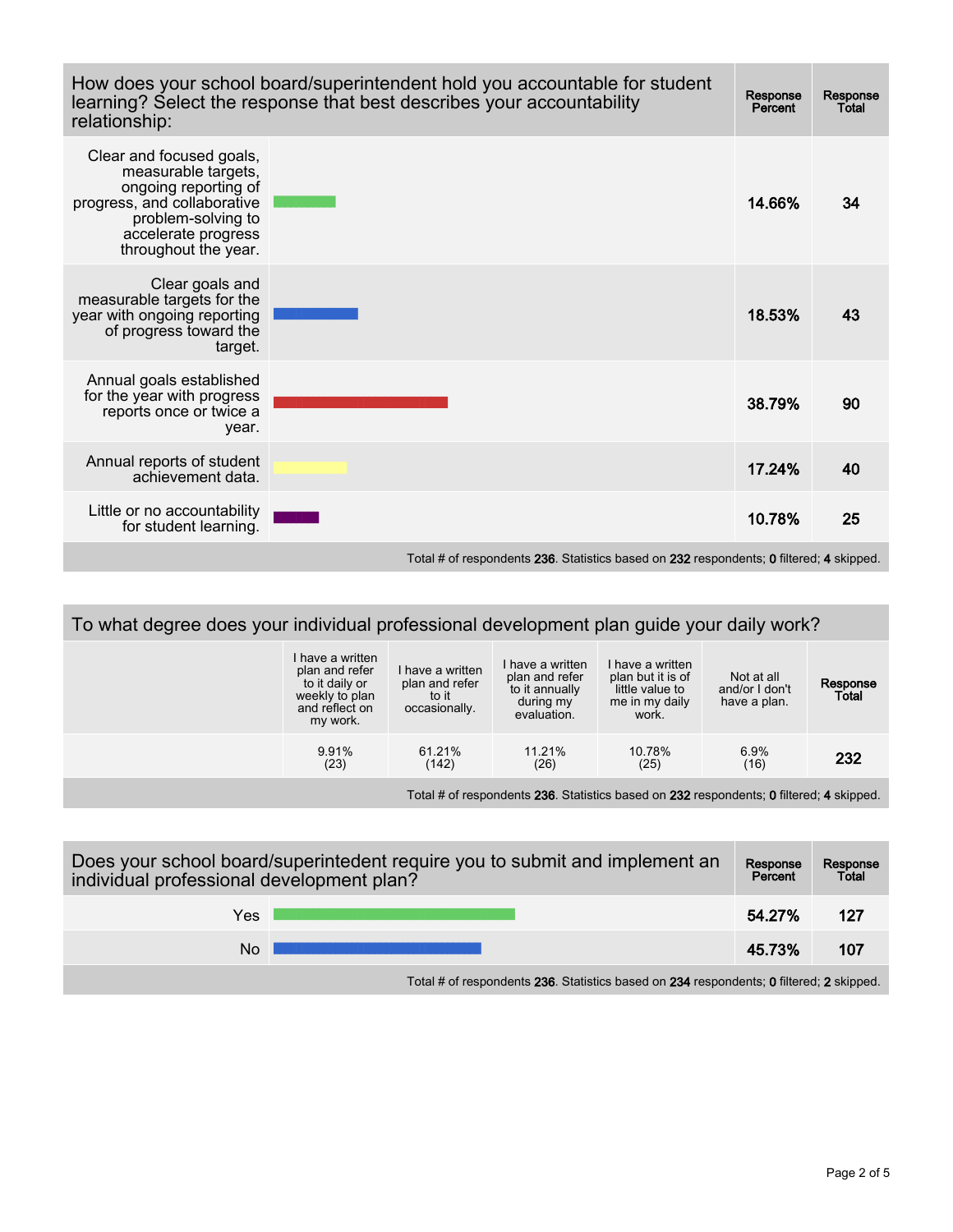| How helpful have you found your evaluator training in your daily work as an administrator? |                |                |                  |                |                   |  |
|--------------------------------------------------------------------------------------------|----------------|----------------|------------------|----------------|-------------------|--|
|                                                                                            | Very Helpful   | Helpful        | Somewhat Helpful | Not Helpful    | Response<br>Total |  |
|                                                                                            | 12.07%<br>(28) | 36.64%<br>(85) | 40.09%<br>(93)   | 11.21%<br>(26) | 232               |  |
|                                                                                            |                |                |                  |                |                   |  |

Total # of respondents 236. Statistics based on 232 respondents; 0 filtered; 4 skipped.

## To what degree has the Iowa Evaluator Approval Training Program changed the way you work?

| Significant change | Some change    | Little or no change | Response<br>Total |
|--------------------|----------------|---------------------|-------------------|
| 7.27%<br>(17)      | 64.1%<br>(150) | 28.63%<br>(67)      | 234               |

Total # of respondents 236. Statistics based on 234 respondents; 0 filtered; 2 skipped.

## How often do you meet individually with each of your administrators to discuss his/her individual professional development plan and provide feedback regarding his/her performance?

| Weekly        | Monthly        | Quarterly     | Twice a<br>Year | Annually       | Never         | Response<br>Total |
|---------------|----------------|---------------|-----------------|----------------|---------------|-------------------|
| 5.36%<br>(12) | 15.63%<br>(35) | 31.7%<br>(71) | 30.36%<br>(68)  | 12.05%<br>(27) | 4.91%<br>(11) | 224               |

Total # of respondents 236. Statistics based on 224 respondents; 0 filtered; 12 skipped.

## When you meet with your administrators to discuss their performance, how often do you use the questioning/coaching techniques you learned in your evaluator training?

| Every time    | Almost always  | Frequently     | Rarely         | Never         | Response<br>Total |
|---------------|----------------|----------------|----------------|---------------|-------------------|
| 6.67%<br>(15) | 20.89%<br>(47) | 40.89%<br>(92) | 26.22%<br>(59) | 5.33%<br>(12) | 225               |

Total # of respondents 236. Statistics based on 225 respondents; 0 filtered; 11 skipped.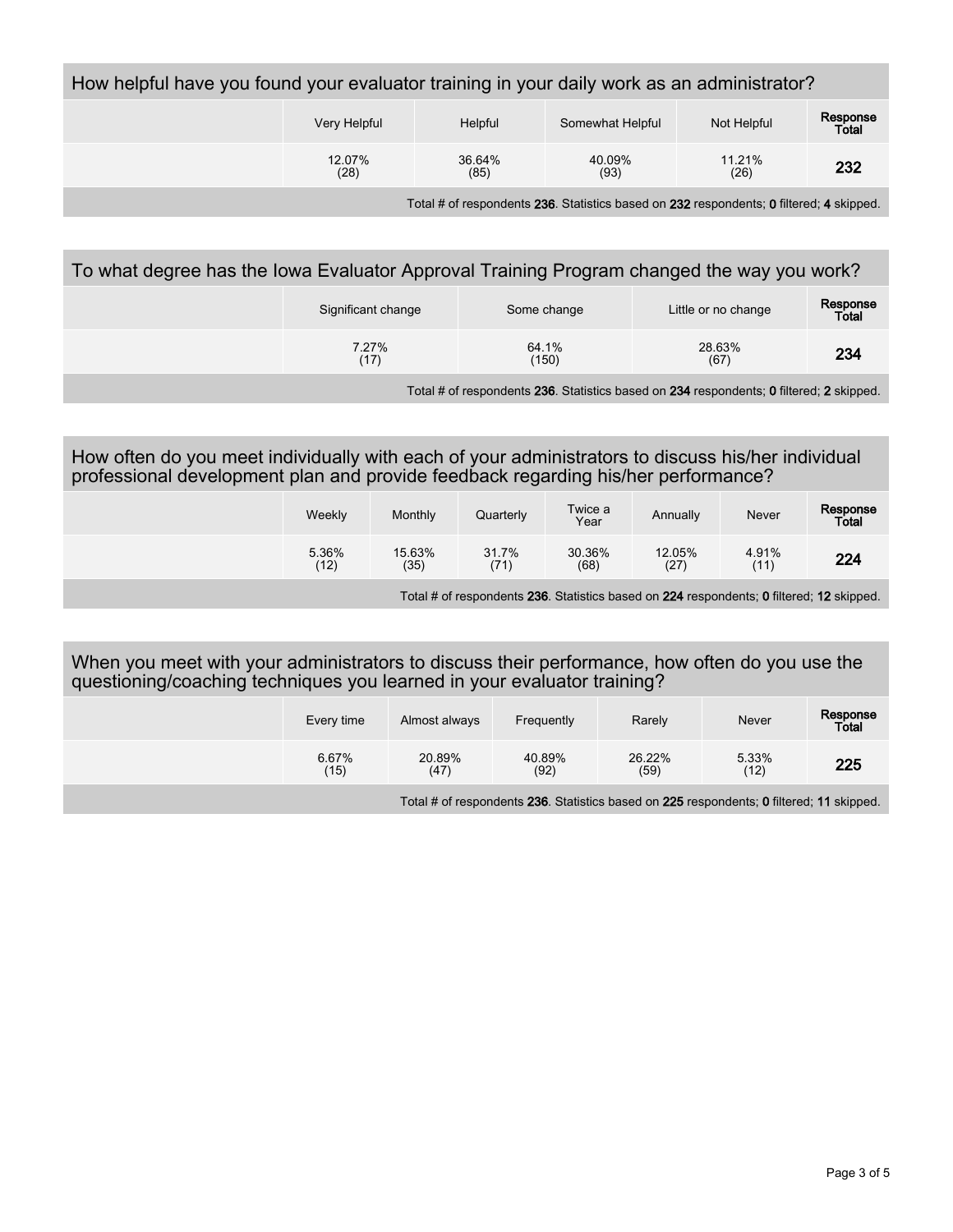| What is/are the focus/foci of discussions regarding monitoring and evaluation<br>at your district administrative team meetings and/or coaching sessions?       | <b>Response</b><br>Percent | <b>Response</b><br>Total |     |  |
|----------------------------------------------------------------------------------------------------------------------------------------------------------------|----------------------------|--------------------------|-----|--|
| Procedures for<br>implementation of<br>evaluation                                                                                                              |                            | 15.58%                   | 36  |  |
| Progress toward the<br>knowledge and skills of the<br>Iowa Standards for School<br>Leaders                                                                     |                            | 19.48%                   | 45  |  |
| Progress toward individual<br>professional development<br>goals                                                                                                |                            | 52.38%                   | 121 |  |
| Progress toward<br>building/district goals (e.g.,<br>evidence of<br>implementation and<br>impact, data analysis,<br>professional development,<br>walk-through) |                            | 71%                      | 164 |  |
| Progress toward improved<br>student academic<br>achievement                                                                                                    |                            | 62.34%                   | 144 |  |
| Other                                                                                                                                                          |                            | 3.9%                     | 9   |  |
| Total # of respondents 236. Statistics based on 231 respondents; 0 filtered; 5 skipped.                                                                        |                            |                          |     |  |

| How important are the following components to your evaluation system?                                   |                 |                 |                       |                |                   |  |  |
|---------------------------------------------------------------------------------------------------------|-----------------|-----------------|-----------------------|----------------|-------------------|--|--|
|                                                                                                         | Very important  | Important       | Somewhat<br>important | Not important  | Response<br>Total |  |  |
| Focus on Iowa Standards for<br>School Leaders                                                           | 31.9%<br>(74)   | 49.57%<br>(115) | 18.1%<br>(42)         | 0.43%<br>(1)   | 232               |  |  |
| Conversations/coaching<br>opportunities that are<br>facilitative/collaborative/direc<br>tive, as needed | 51.08%<br>(118) | 42.86%<br>(99)  | 6.06%<br>(14)         | $0\%$<br>(0)   | 231               |  |  |
| Evaluations that hold<br>administrators accountable<br>for increased student<br>achievement             | 22.91%<br>(52)  | 47.58%<br>(108) | 25.55%<br>(58)        | 3.97%<br>(9)   | 227               |  |  |
| Observing in classrooms<br>with my principal(s)                                                         | 19.21%<br>(44)  | 35.37%<br>(81)  | 28.38%<br>(65)        | 17.03%<br>(39) | 229               |  |  |
| Total # of respondents 236. Statistics based on 233 respondents; 0 filtered; 3 skipped.                 |                 |                 |                       |                |                   |  |  |